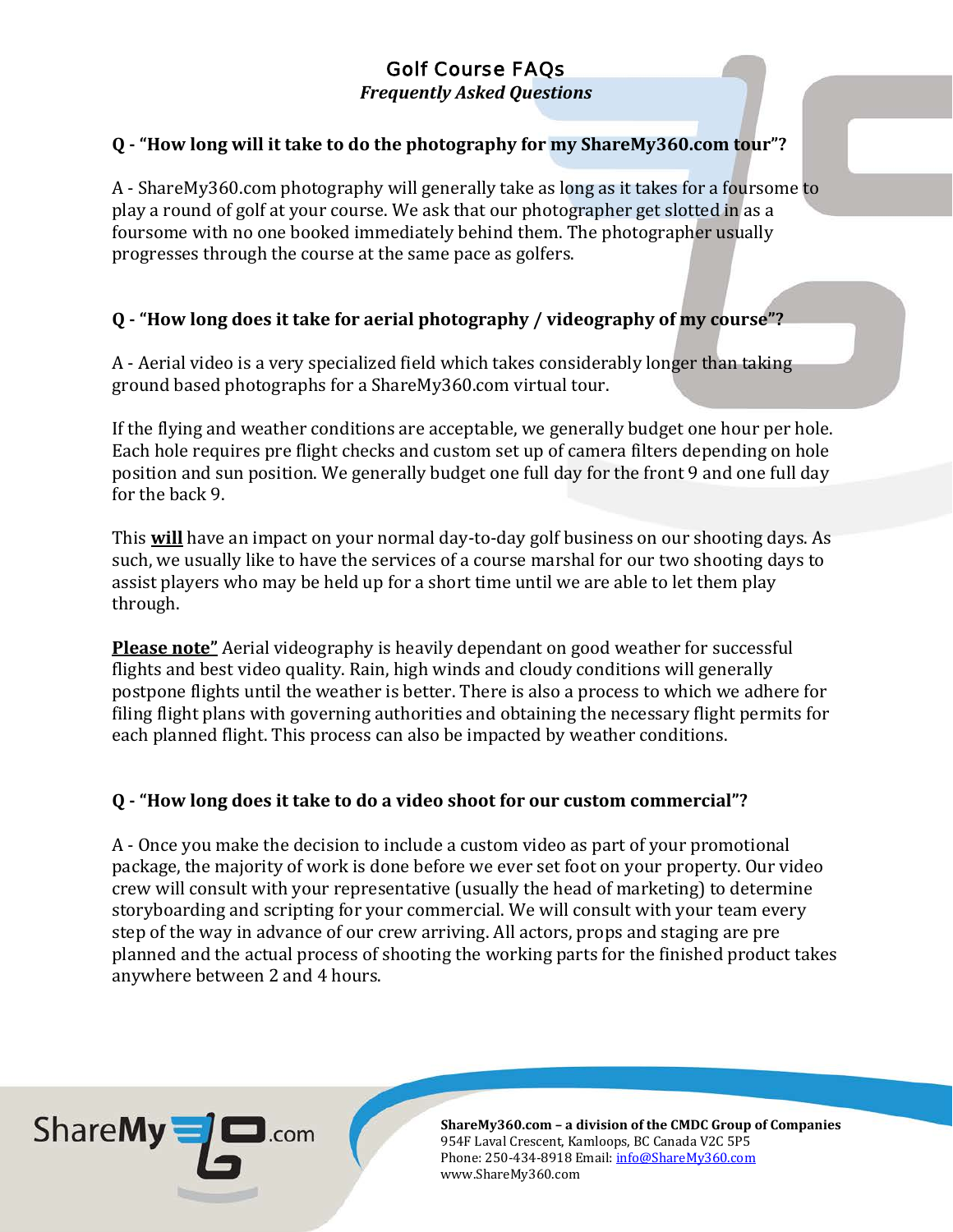*Frequently Asked Questions*

## **Q - "How long would it take my golf pro to record the pro tips"?**

A - Most golf pros know the course like the back of their own hand. The Pro Tip videos are as simple as video taping your pro on each tee box with a quick description of how best to play the hole. Pro Tips usually take only an hour or two. Of course, preparation about what to say will need to be done in advance with your pro.

## **Q - "Why wouldn't I just use Google Earth for my aerial"?**

A - While Google Earth is indeed a ground breaking technology, it is very limited in the amount of detail that you are able to capture and share with your audience. If clients try to zoom in certain areas of your course, the images become too pixilated and distorted to see any significant detail. By combining the professional photographic images of the ShareMy360.com virtual tour and our HD video fly-overs of your course, users can see some great details featured at your golf course and interact with the items that most interest them. Unlike Google Earth the aerial videos also follow the path of the ball down the fairway with a realistic view that allows the viewer to feel that they are virtually there. Finally, Google Earth updates its imagery infrequently and you have no control over what they see. If you want to control your own content and allow your clients to see the latest features of your course in the best presentation possible then ShareMy360.com aerial videos is the answer with no additional licensing fees or permissions to obtain in order to use them for additional purposes like TV commercials and golf cart screens.

## **Q - "How easy is it to embed these tours on my website"?**

A - ShareMy360.com virtual tours are easily embeddable onto any website. Every tour has its own unique embed code just like a YouTube video. ShareMy360.com tours are also viewable on any kind of web browser. Google Chrome, Firefox or Internet Explorer, web visitors will be able to see your tour regardless of their browser. We (ShareMy360.com) are also viewable on mobile devices like i-Phone, i-Pad, Blackberry Playbook, Android phones and Android tablets like the Galaxy Tab.

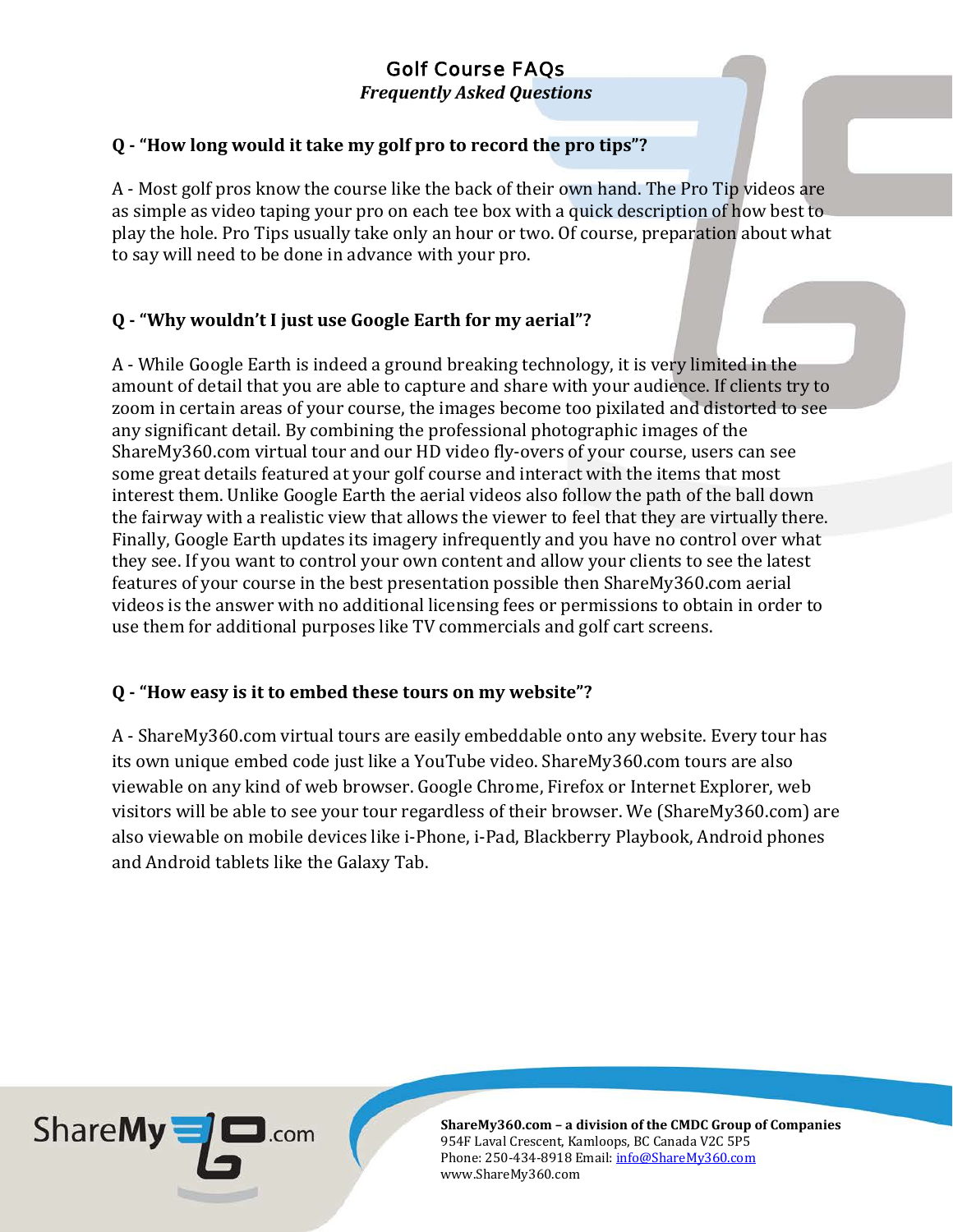*Frequently Asked Questions*



The above screen image illustrates the embed code which is revealed by clicking the embed button located below the tour's views on ShareMy360.com. Simply highlight cut and paste this code into your web page's html in order to embed the tour onto your webpage.

#### **Q - "Our golf course is part of a larger housing project. Can we include our real estate offerings in our tour"?**

A - Yes. With our aerial video capabilities, we can give aerial views of subdivisions and developments. We can also do ShareMy360.com tours of the homes for sale and community amenities. We have many examples of virtual tours of homes for sale. The tours offer a powerful way to show and share new listings via e-mail and social media like Facebook, Twitter, Google + and LinkedIn. Ask for a quote for your unique project requirements.

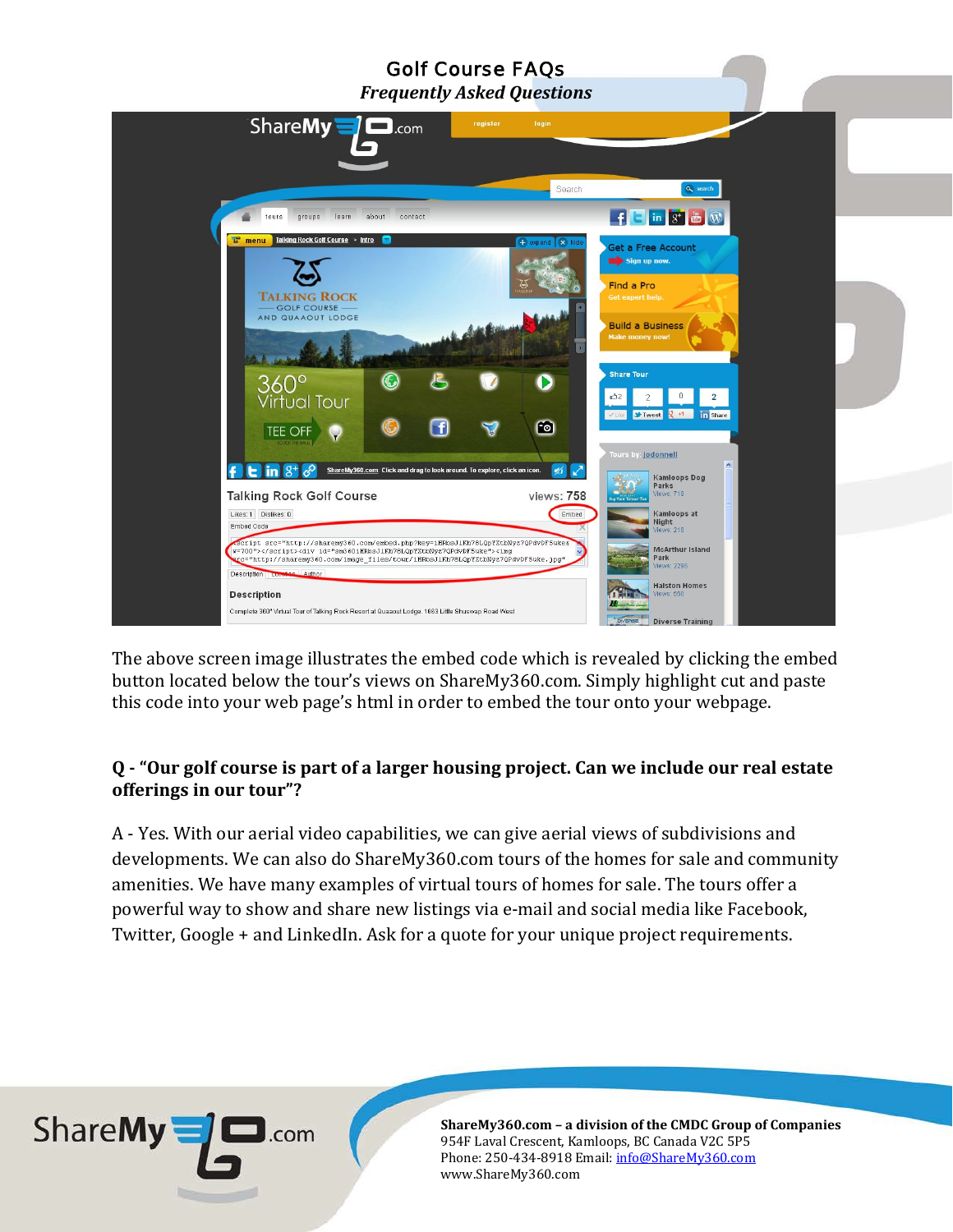*Frequently Asked Questions*

## **Q – "Can I put music in my tour?"**

A - Yes. We have a music library you may access upon request. A small usage fee may be applied to cover copyright. You can easily have music play throughout your tour or at certain sections, ie at each hole, or only at the intro. If specific music is desired there may be a requirement to obtain a license to use copyright protected material.

## **Q – "Is there training available?"**

A - Yes. Please take a look at our [training](http://sharemy360.com/learn.php) section or email us at [support@sharemy360.com](mailto:support@sharemy360.com)

## **Q – "How do I edit a tour?"**

A - We will set you up with an account, create your first tour & provide links to training materials. If you have further questions, you may contact us directly. It is important to note that once you make a change to your ShareMy360.com virtual tour and save it – the saved change cannot be undone. Please use caution when you begin using your account! Tours are also not saved in duplicate and backed up on our servers. We cannot be responsible for changes made after we hand over the account.

## **Q - "Can I include vendors in my tour?"**

A - Yes. It's actually a good business strategy to include vendors in your virtual tour, and it can also help generate some revenues. Your vendors may be interested in participating in with either product placement or direct sponsorship. For example, a wine vendor may want to participate by having their product images and website links embedded into the restaurant area of the clubhouse. Or a ball manufacturer may want to sponsor a particular hole with logos and links. The options are endless.

In most cases these kinds of partnerships should be planned in advance, so the images for the tour can be edited before the tour is made live. It's possible, however, to re-edit images after the fact as sponsorships become available.

## **Q – "Can I use the video for other purposes outside the virtual tour?"**

Yes. The videos created for your tour will be shot in HD format, which can be used online or in television. Other places to show your video could include: golf carts, if they have screens; televisions at partner hotels, or the local cable TV channel; or on monitors around your facility. We will provide you with the video file outside the tour so you may use it as you wish.